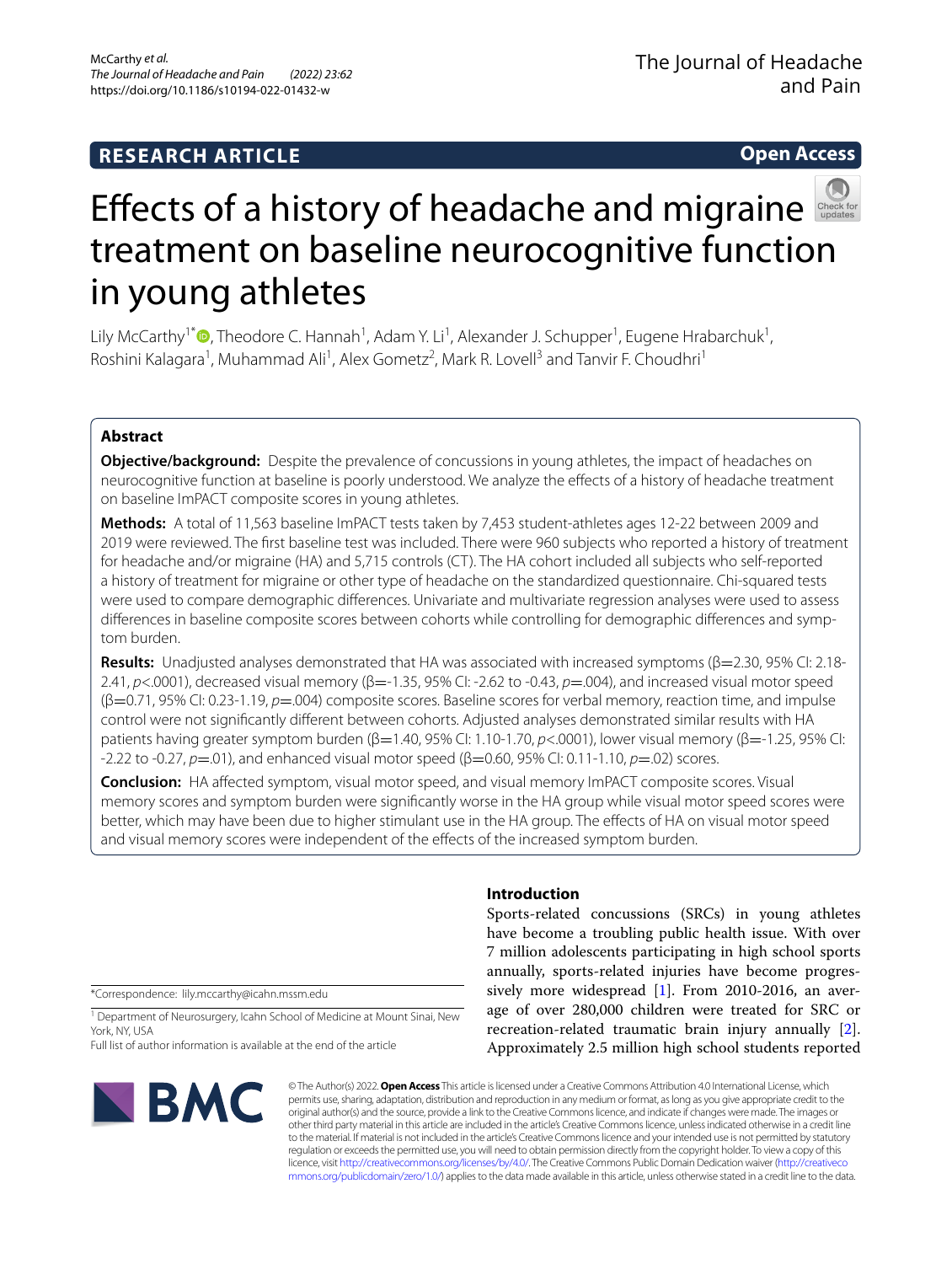sustaining one or more SRC in  $2017$  [[3\]](#page-9-2). The pervasiveness of SRCs in the adolescent population has prompted increased focus on symptoms that occur as a result of these injuries and on the recovery process. An understudied area within concussion research is the relationship between headache history and SRC-related symptoms. To date, only a few studies have investigated whether headache history can predict severity of symptoms, length of recovery, and performance on concussion assessment tools.

Literature to date has indicated that a history of headache (including but not limited to migraine) impact neurocognitive status and symptom burden both before and after SRCs. Adolescent athletes with personal [\[4](#page-9-3)] and family [[5\]](#page-9-4) migraine histories and headache histories perform diferently on neurocognitive evaluations [[6–](#page-9-5)[8\]](#page-9-6). Pre-injury migraine history has been correlated with longer recoveries post-concussion [\[9](#page-9-7)]. Pre-injury migraine disorders have been shown to put adolescents at greater risk for higher overall symptom burden and worse cognitive function in the memory domain in the frst 72 hours after SRCs [[10](#page-9-8)]. Family history of migraine can also increase the odds of developing post-concussion symptoms even several months after the initial injury [\[5](#page-9-4)]. Other studies have similarly reported that family history of migraine disorders is predictive of postconcussion syndrome after  $SRCs$  [[11\]](#page-9-9). Thus, there is increasing evidence that a prior history of headache and migraine worsens symptoms, lengthens recovery time, and decreases neurocognitive function after concussion [[12](#page-9-10)]. Importantly, however, others have not discovered any such links between headache history and protracted concussion recovery, which has made it difficult to come to a consensus about the infuence of this variable on concussion metrics [[13–](#page-9-11)[17\]](#page-9-12).

Although the studies summarized above have all reported diferences, there are also a range of null fndings in the literature. One study used a series of chisquared tests to determine whether preconcussion history of migraine or headache infuenced protracted recovery (>14 days) versus short recovery ( $\leq$ 14 days) following SRC but did not fnd that it had any statistically signifcant efects on length of recovery [\[13](#page-9-11)]. Another study primarily focused on the predictive power of preinjury and acute postinjury psychosocial and injuryrelated variables likewise found no signifcant correlation between headache history (including both migraine and nonmigraine headaches) and duration of symptom recovery after SRC [[14\]](#page-9-13). A history of migraines was not associated with any symptoms that persisted for more than 28 days in a separate study on predictors of delayed recovery in the aftermath of SRC, further suggesting that this variable may not necessarily result in longer recovery times [[15\]](#page-9-14). Similarly, no relationship between prior migraine history and extended recovery was detected in a molecular study on specifc promoter polymorphisms thought to contribute to longer concussion recovery periods in SRC [[16\]](#page-9-15). To that end, it remains to be determined whether a history of headache and migraine is a substantial risk factor for more extended recovery times.

More recently, in addition to the efects of headache and migraine on SRC symptoms and recovery, there has been emerging interest in the efects of a pre-injury history of headache and migraine on baseline scores on neurocognitive assessments. For example, in one study, oculomotor and vestibular examinations of children with premorbid migraines demonstrated these subjects performed worse at baseline than matched controls [\[18](#page-9-16)]. However, in another study, baseline scores on Immediate Postconcussion Assessment and Cognitive Testing (ImPACT) in the group with premorbid migraine and control groups did not difer [\[10](#page-9-8)]. With such conficting data, there exists a lack of consensus on baseline performance in this patient population. To that end, this study evaluates the efects of any self-reported premorbid history of headache and migraine treatment on baseline ImPACT composite scores in a large sample of young athletes in order to enhance understanding of neurocognitive function in individuals with pre-existing headache disorders.

## **Methods**

ImPACT Applications Inc. provided the deidentifed data for this study through a research agreement. In total, 11,563 baseline ImPACT tests were provided from assessments performed between 2009 and 2019. There were 7,453 unique subjects ranging in age from 12-22. Only the frst baseline test for each of these subjects was included. The headache and/or migraine treatment (HA) cohort was comprised of all individuals who self-reported either i) a history of treatment for headache or ii) a history of treatment for migraine on the standardized questionnaire. Subjects that did not answer were excluded from this study. All other subjects were included in the control (CT) cohort. This study was approved by the Institutional Review Board at the Icahn School of Medicine at Mount Sinai.

ImPACT assesses neurocognitive function in a 20-minute computerized test. Subjects perform various tasks and their performance is graded across multiple composite scores. The composite scores generated by performance on these tasks are verbal memory, visual memory, visual motor speed, and reaction time, and impulse control. Additionally, prior to testing, the subjects complete the Post-Concussion Symptom Scale (PCSS), grading the severity of their symptoms from 0-6 on 22 symptoms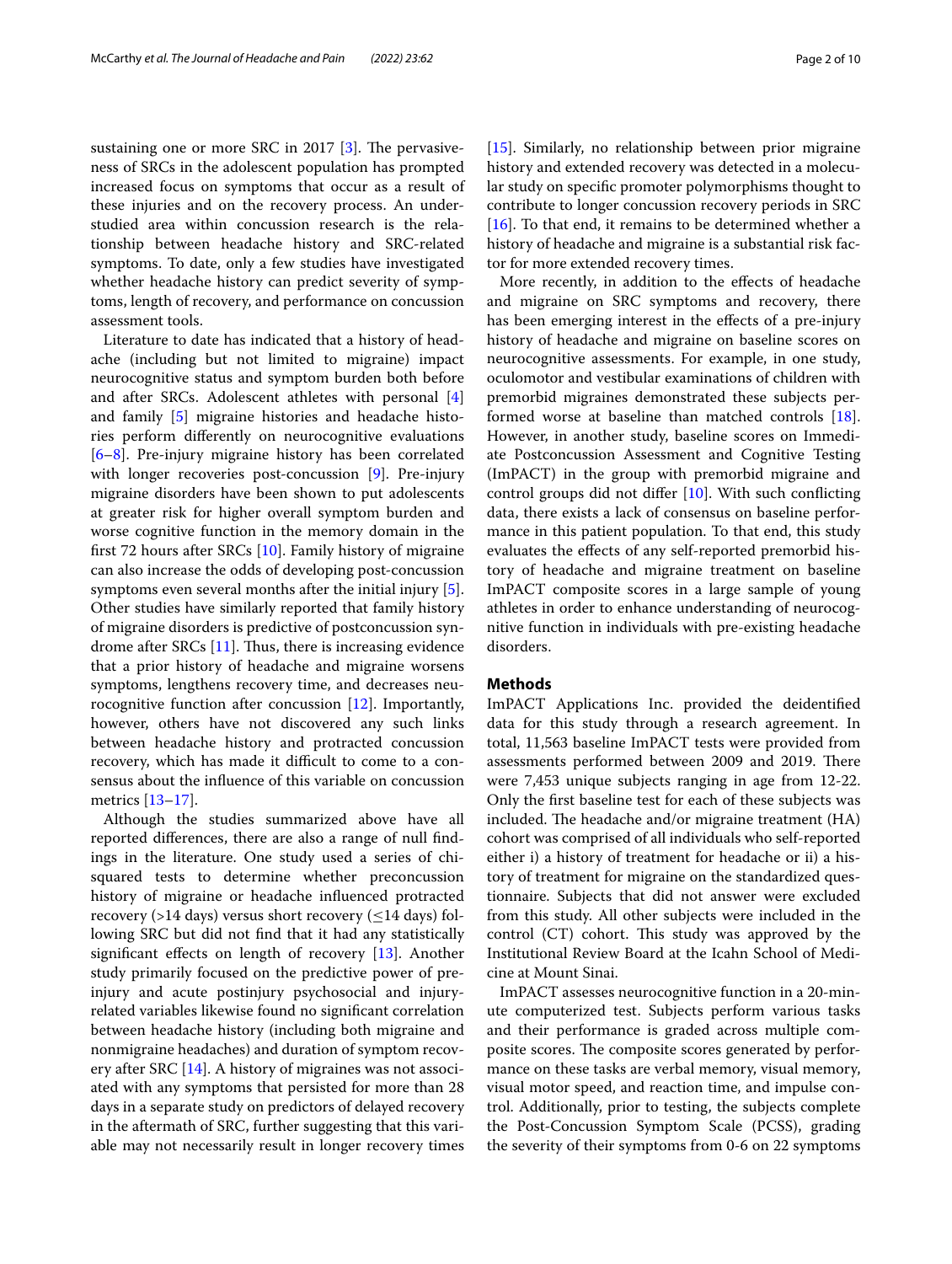which is reported along with the other composite scores. The symptoms that comprise the PCSS are: headache, vomiting, nausea, balance problems, dizziness, trouble falling asleep, sensitivity to light, drowsiness, sensitivity to noise, numbness, fogginess, feeling slowed down, difficulty concentrating, difficulty remembering, visual problems, fatigue, sleeping more than usual, sleeping less than usual, irritability, nervousness, sadness, and feeling more emotional than usual. Importantly, for this study, the PCSS outcome was modifed to exclude symptoms that were found to be highly associated with headache in a 2-factor factor analysis (Table  $S1$ ). The threshold for exclusion was a factor loading greater than 0.30 as has been used previously  $[19]$  $[19]$ . The symptoms that were excluded from the PCSS in addition to headache were vomiting, nausea, balance problems, dizziness, trouble falling asleep, sensitivity to light, drowsiness, sensitivity to noise, numbness, fogginess, feeling slowed down, difficulty concentrating, difficulty remembering, and visual problems. Symptoms included in the modifed PCSS (mPCSS) were fatigue, sleeping more than usual, sleeping less than usual, irritability, nervousness, sadness, and feeling more emotional than usual.

Demographic comparisons between cohorts were made with t-tests and chi-squared tests. Comparisons of ImPACT composite scores were made with t-tests. Effect sizes were calculated using Cohen's d. The cohorts were further stratifed in subsequent analyses. First the cohorts were subdivided by gender: male and female. Then they were subdivided into three age groupings: 12-14, 15-16, and 17 and older. Finally, they were subdivided into four prior concussion groupings: 0 prior concussions, 1 prior, 2 prior and 3 or more prior. Twoway ANOVAs with post-hoc Tukey's tests were used to compare composite score outcomes across these groupings. Multivariable regression analyses were used to isolate the efect of prior treatment for headache and/or migraines on baseline neurocognitive performance. The other variables included in the regressions were gender, age, attention-deficit and hyperactivity disorder (ADHD), sport (football versus not football), diagnosed learning disability (DLD), history of concussion, history of psychiatric illness, current selective serotonin reuptake inhibitor (SSRI) use, and current stimulant use. For regression analyses for composite scores other than PCSS, the mPCSS was included as a covariate. Finally, the HA cohort was divided into those with prior treatment for migraine headaches versus those reporting prior treatment for non-migraine headaches and identical regression analyses were performed to evaluate for diferences between these two groups. Software used for statistical analyses was Graphpad Prism 9 (San Diego CA). For all analyses,  $\alpha = 0.05$ .

## **Results**

The age of HA and CT groups were similar  $(15.05 \pm 1.59)$ years vs.  $14.95 \pm 1.58$  years,  $p=0.09$ ), and the percentage of male and female patients in each cohort did not signifcantly difer (37.1% female/62.9% male vs. 34.0% female/66.0% male,  $p=$ .06). The percentage of individuals who played football also did not significantly differ (41.3%) vs. 41.1%, *p*=.91). DLD, ADHD, history of concussion (defned as 2 or more previous concussions), depression/ anxiety, SSRI use, and stimulant use were all more common in the HA group (Table [1\)](#page-3-0).

Several composite scores difered signifcantly between HA and CT. Unadjusted analyses revealed diferences in the HA versus CT (Fig. [1;](#page-3-1) Table [2](#page-4-0)). These differences were further validated with multivariate analysis, which showed that HA was associated with increased mPCSS at baseline (β=1.40, 95% CI: 1.10 to 2.41, *p*<.0001). HA performed worse in visual memory (β=1.25, 95% CI: -2.22 to -0.27, p=.01) and better in visual motor speed ( $\beta$ =0.60, 95% CI: 0.11 to 1.10,  $p=0.02$ ). In agreement with unadjusted analyses, verbal memory ( $β = -0.52$ , 95% CI: -1.28 to 0.24, *p*=.18), reaction time (β=0.001, 95% CI: -0.006 to 0.008,  $p = .77$ ), and impulse control (β=-0.07, 95% CI: -0.43 to 0.29,  $p=$ .69) scores did not differ significantly between the two groups (Table [1\)](#page-3-0).

When stratified by gender (Table [3](#page-5-0)), subjects with a history of treatment for headache and/or migraine had greater symptom burden for both males (CT: 1.78 vs HA: 3.38, *p*<.0001) and females (CT: 3.30 vs HA: 5.10,  $p$ <.0001). The differences in visual motor speed and visual memory did not reach statistical signifcance for either males or females. Efect sizes were very small for all composite scores other than mPCSS ranging from 0.002 to 0.11. The effect size of mPCSS analyses was relatively larger, but still small with a Cohen's d of 0.39 for males and 0.31 for females.

When stratified by age (Table [3\)](#page-5-0), the differences in visual memory (12-14: 71.2 vs 70.0, p=.50; 15-16: 69.9 vs 68.8, p=.59; 17+: 71.5 vs 69.5, p=.54) and visual motor speed (12-14: 32.7 vs 70.0, *p*=.84; 15-16: 34.2-24.9, *p*=.47; 17+ 36.5 vs 37.5,  $p=49$ ) were not seen in any grouping. All three subgroups demonstrated a signifcant efect of HA on mPCSS (12-14: 2.04 vs 3.42, *p*<.0001; 15-16: 2.49 vs 4.13, *p*<.0001; 17+: 2.49 vs 3.89, *p*=.006). Efect sizes were again very small for all composite scores other than mPCSS ranging from 0.002-0.14. Cohen's d for mPCSS ranged from 0.26-0.41.

When stratifed by history of prior concussion (Table [3\)](#page-5-0), the group with no prior concussions demonstrated similar results, with the HA subjects performing better on visual motor speed (33.6 vs 34.6, *p*=.03) despite higher mPCSS  $(2.24 \text{ vs } 4.38, p<.0001)$ . The difference in visual memory (70.2 vs 69.0, *p*=.44) and other composite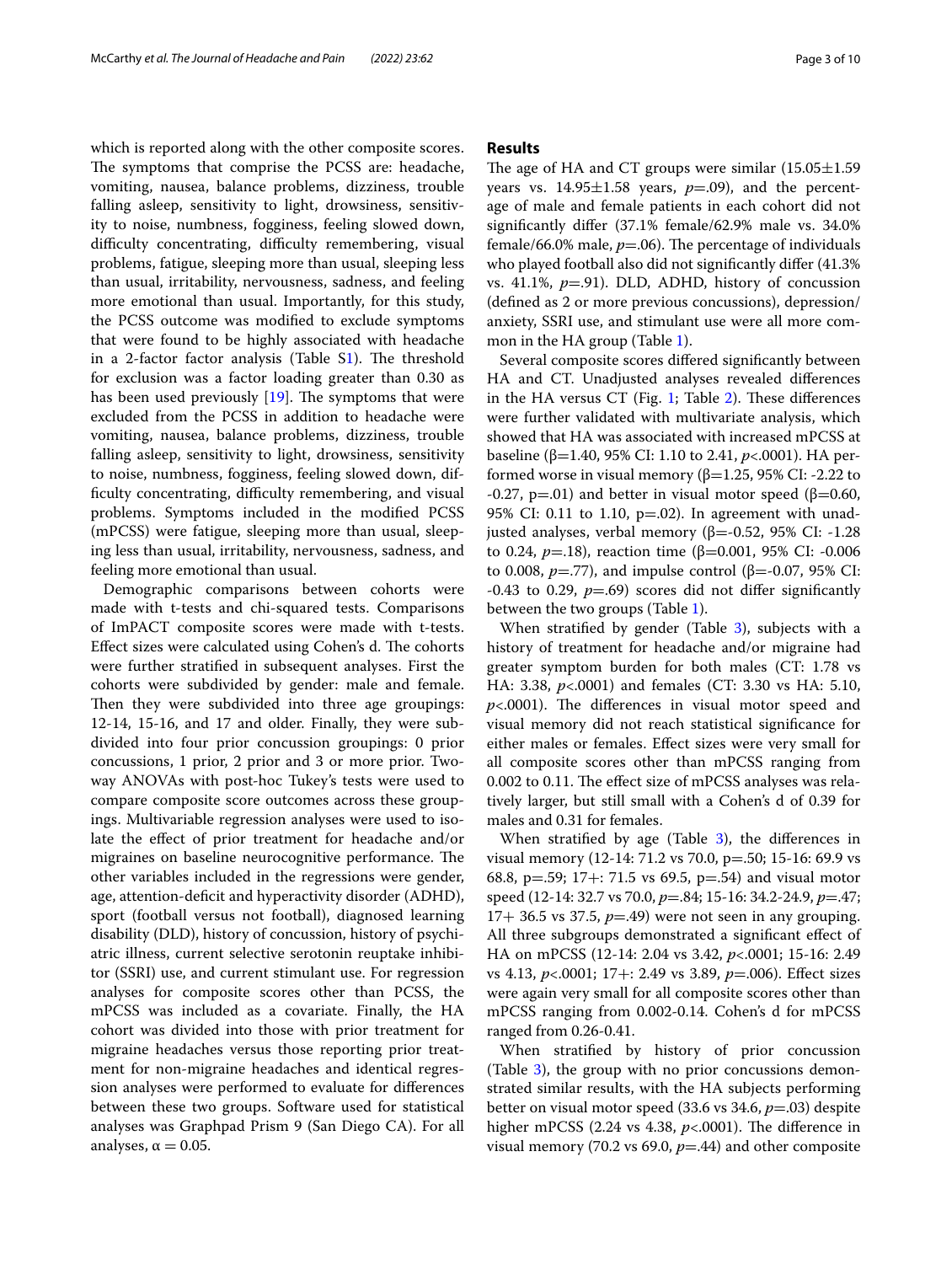## <span id="page-3-0"></span>**Table 1** Cohort Demographics

|                                   | n (%)        | n(%)         | ______  |
|-----------------------------------|--------------|--------------|---------|
| Age (mean, SD)                    | 14.95 (1.58) | 15.05 (1.59) | .09     |
| Sex: Female                       | 1942 (34.0%) | 356 (37.1%)  | .06     |
| Sport: Football                   | 2352 (41.1%) | 397 (41.3%)  | .91     |
| <b>DLD</b>                        | 149 (2.61%)  | 37 (3.85%)   | .03     |
| <b>ADHD</b>                       | 252 (4.41%)  | 60 (6.25%)   | .01     |
| History of Concussion (2 or more) | 300 (5.25%)  | 144 (15.0%)  | < .0001 |
| Depression/Anxiety                | 160 {2.80%)  | 89 (9.27%)   | < .0001 |

Psychiatric Medication Use 23 (.40%) 16 (1.67%) **<.0001** Stimulant Use 88 (1.54%) 29 (3.02%) **.001** BASELINE SCORES **and a contract of the contract of the mean** [95% CI] **p**-value **p**-value Modifed PCSS 2.29 [2.19-2.40] 4.0 [3.67-4.37] **<.0001** Verbal Memory **81.66 [81.39-81.93]** 81.09 [80.41-81.77] **81.09** [80.41-81.77] Visual Memory 70.73 [70.38-71.07] 69.38 [68.51-70.25] .**004** Visual Motor 33.90 [33.72-34.08] 34.61 [34.16-35.06] **.004** Reaction Time .640 [.638-.643] .641 [.635-.647] .90 Impulse Control 7.11 [6.98-7.24] 7.17 [6.86-7.49] .73

Headache/Migraine (*n*=960)

CT (*n*=5715)

*CI* Confdence interval

*mPCSS* Modifed Post Concussion Symptom Scale



<span id="page-3-1"></span>scores did not reach statistical significance. There were no statistical diferences in any of the composite scores or symptom burden in subjects with 1-prior, 2-prior or 3+ concussions, although the trend of higher symptom burden and lower visual memory scores remained consistent in each of those groups. Efect sizes for these analyses ranged from 0.002 to 0.43.To evaluate potential diferences in neurocognitive performance between

participants with migraines versus other types of headaches, the HA group was split into those that reported prior treatment for migraine headaches and those who did not report prior treatment for migraines. Demographic diferences are reported in (Table [4](#page-6-0)). Participants with prior migraine treatment were slightly older (15.2 vs 14.9,  $p=0.01$ ) than those reporting treatment for other headaches. They were also more likely to have a history

*p*-value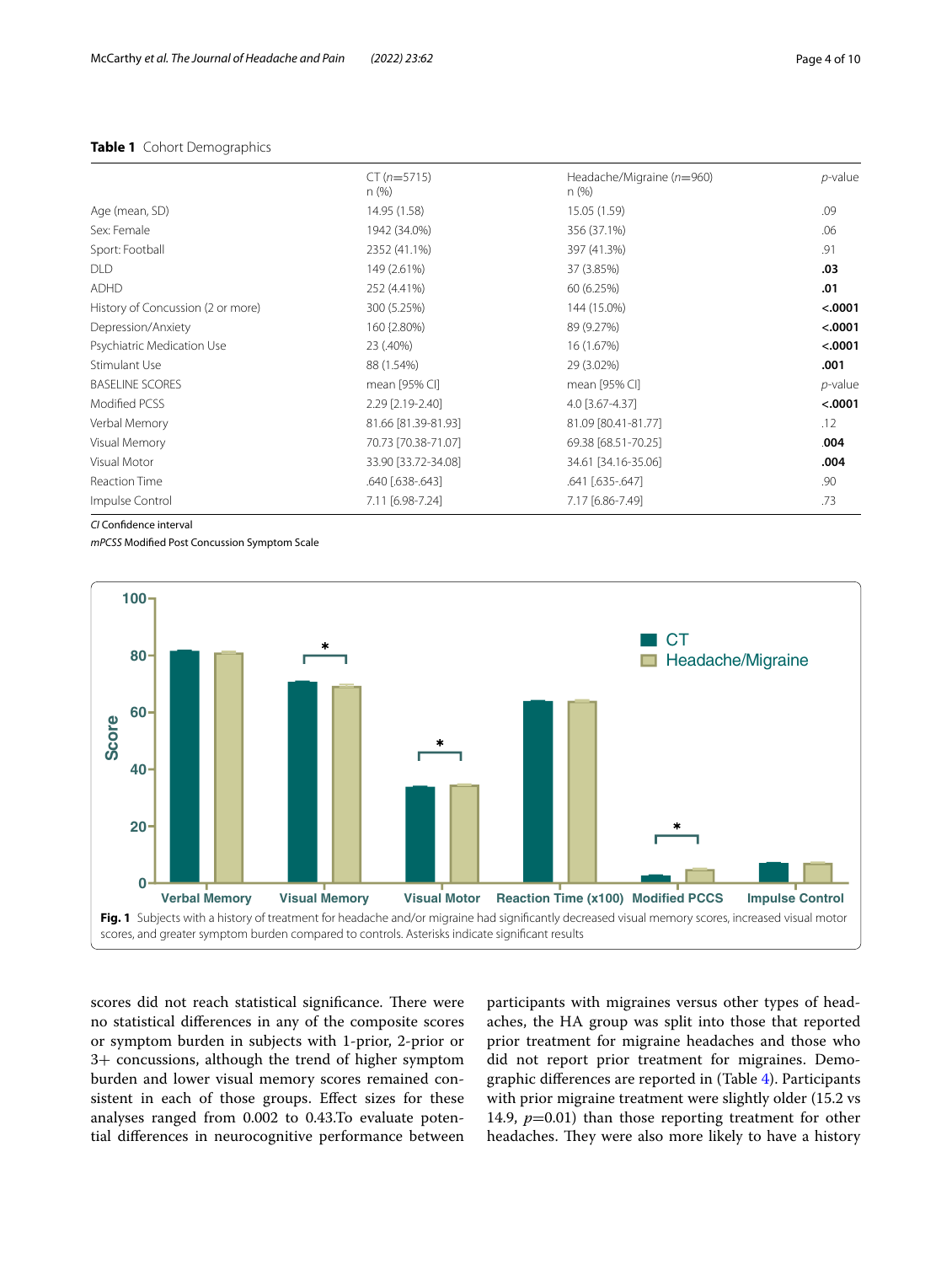<span id="page-4-0"></span>**Table 2** Multivariable analysis of the effect of Headache and Migraine Treatment on Baseline Neurocognitive Function

| UNIVARIATE ANALYSIS           |                 |                     |         |  |
|-------------------------------|-----------------|---------------------|---------|--|
| <b>Composite Score</b>        | <b>Estimate</b> | 95% CI              | p-value |  |
| Modified PCSS                 | $\beta = 2.30$  | 2.18-2.41           | < .0001 |  |
| Verbal Memory                 | $\beta = -0.57$ | $-1.28$ to 0.15     | .12     |  |
| Visual Memory                 | $\beta = -1.35$ | $-2.62$ to $-0.43$  | .004    |  |
| Visual Motor                  | $\beta = 0.71$  | $0.23 - 1.19$       | .004    |  |
| Reaction Time                 | $\beta = 0.000$ | -0.007 to .0007     | .90     |  |
| Impulse Control               | $\beta = 0.06$  | $-0.28$ to $0.40$   | .73     |  |
| <b>MULTIVARIABLE ANALYSIS</b> |                 |                     |         |  |
| <b>Composite Score</b>        | <b>Estimate</b> | 95% CI              | p-value |  |
| Modified PCSS                 | $\beta = 1.40$  | 1.10-1.70           | < .0001 |  |
| Verbal Memory                 | $\beta = -0.52$ | $-1.28$ to 0.24     | .18     |  |
| Visual Memory                 | $\beta = -1.25$ | $-2.22$ to $-0.27$  | .01     |  |
| Visual Motor                  | $\beta = 0.60$  | 0.11 to 1.10        | .02     |  |
| <b>Reaction Time</b>          | $\beta = 0.001$ | $-0.006$ to $0.008$ | .77     |  |
| Impulse Control               | $\beta = -0.07$ | $-0.43$ to $0.29$   | .69     |  |

of psychiatric illness (10.9% vs 6,9%,  $p$ =0.04). There were no diferences between groups in terms of gender (37.2% vs 36.9%,  $p=0.93$ ), percentage playing football  $(42.1\%$ vs 40.0%,*p*=0.52), ADHD (7.4% vs 4.6%, *p*=0.08), prior concussion history (16.1% vs 13.3%, *p*=0.23), SSRI use (1.8% vs 1.5%, *p*=0.80), or stimulant use (3.3% vs. 1.8%,  $p=0.07$ ).

In univariate analyses, there were no diferences between the groups for any ImPACT composite scores or symptom burden. The multivariable analysis also revealed no diference in performance on any of the composite scores (Table [5](#page-7-0)).

# **Discussion**

## **Overview**

In this study, we aimed to determine whether a history of headache and migraine treatment afected baseline ImPACT composite scores. Our results suggest that individuals with this profle demonstrate higher symptom burden, lower visual memory, and higher visual motor scores at baseline. From the results of the current study, the efect of headache and migraine treatment on visual memory was detrimental, while the efect on visual motor speed appeared benefcial. Both fndings were independent of the observed increased symptom burden. In contrast, verbal memory, reaction time, and impulse control scores did not signifcantly difer. Given the dearth of studies on baseline performance in adolescents with preexisting headache history, our results shed much-needed light on neurocognitive characteristics of this previously understudied patient population, providing a foundation for deeper examination of the efects of HA on neurocognitive functioning before and after head injuries.

#### **mPCSS (Symptom burden)**

The HA group had greater symptom burden, with increased mPCSS composite scores. Our fnding suggests that caution should be taken when making a decision about diagnosis or treatment based on the changes in ImPACT values that can be suppressed or enhanced while under HA treatments, potentially helping to reveal whether symptoms seen after a concussion are due to the injury itself or preexisting pathologies such as headache  $[20]$  $[20]$ . This specific data point is therefore highly clinically valuable because it may prevent clinicians from mistakenly ascribing certain symptoms to concussions [\[21](#page-9-19)]. Although relatively little has been published on baseline performance in this specifc patient population, a few other studies have reported similar results. For instance, Mannix et al. found that adolescent athletes with a history of medical treatment for headaches reported more baseline symptoms  $[22]$  $[22]$  $[22]$ . In fact, in the multivariate model from this same study, headache/migraine history was one of the most common factors related to baseline preseason symptom reporting, second only to mental health history.

Cottle et al. likewise reported that previous treatment for headaches and migraines correlated with increased total symptom score at baseline, as measured in National Collegiate Athletic Association (NCAA) Division I collegiate student-athletes via ImPACT [\[23](#page-9-21)]. Register-Mihalik et al. also discovered a similar association between preseason headaches and baseline symptom score/severity in their cohort of high-school and collegiate athletes [[6\]](#page-9-5). Finally, Solomon et al. detected a signifcant diference between average total symptom scores on ImPACT in headache-treated and non-treated groups of National Football League (NFL) players, with those in the former reporting more symptoms on average  $[24]$ . Thus, our observation aligns with those from prior investigations into baseline symptomatology in this patient demographic.

## **Visual memory**

Visual memory scores were also lower in the HA group. Once again, it is difficult to place this observation in context with previously reported fndings because so few studies have been conducted on baseline performance in this subgroup. In the same study by Cottle et al., individuals previously treated for headaches had decreased visual memory scores on ImPACT testing; however, these diferences were not ultimately statistically signifcant (71.0 vs. 76.0,  $d_{\text{baseline}} = -5.0, p = .048$ ) [\[23](#page-9-21)]. In another study by Mihalik et al., visual memory scores in HA and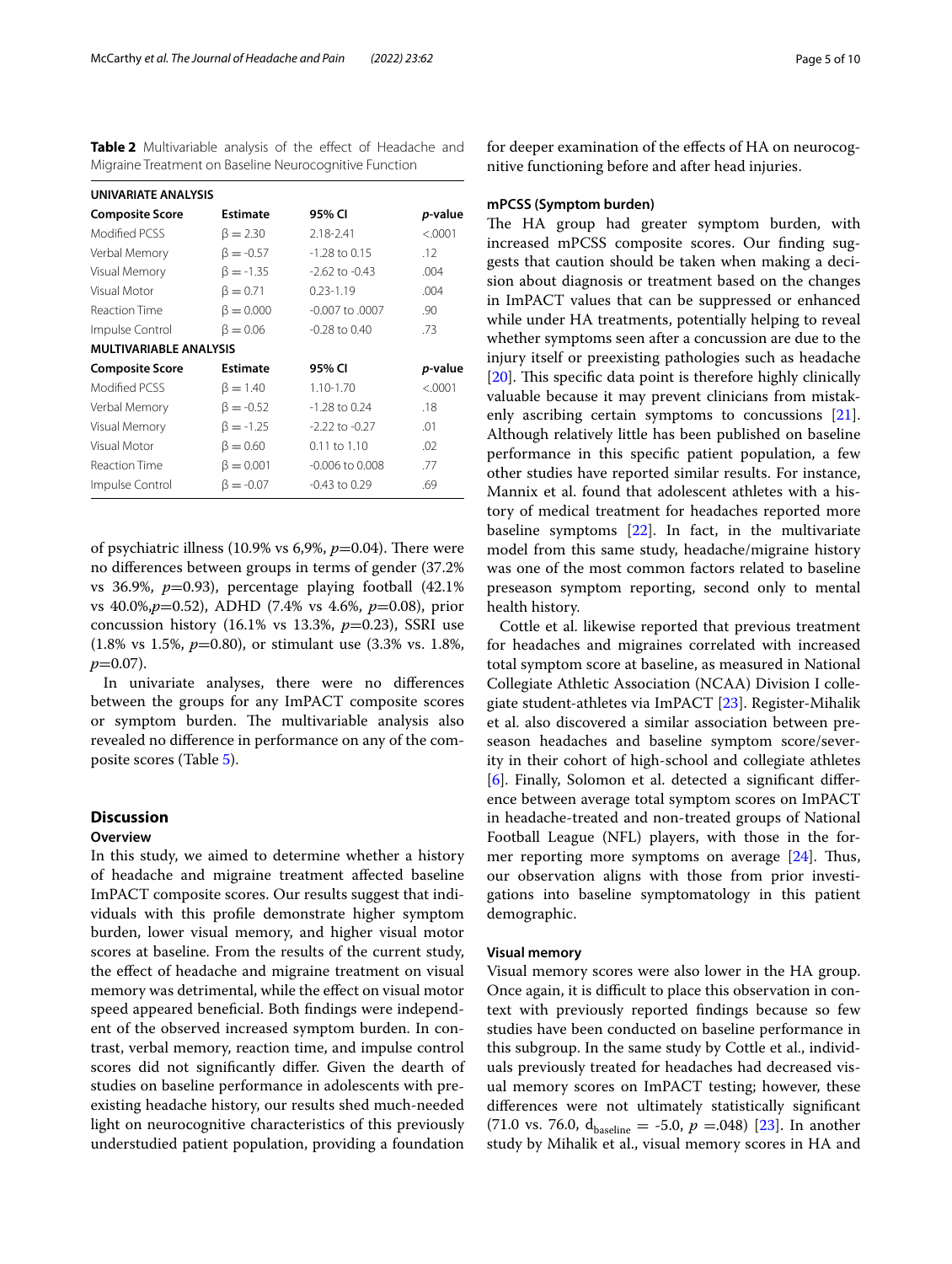# <span id="page-5-0"></span>**Table 3** Efect of HA Treatment on ImPACT Composite Scores by Gender, Age, and Concussion History

| Gender                    | Male                            |                                      |            |           |
|---------------------------|---------------------------------|--------------------------------------|------------|-----------|
|                           | $CT (n=3773)$<br>mean [95% CI]  | Headaches $(n=604)$<br>mean [95% CI] | $p$ -value | Cohen's d |
| Verbal Memory             | 81.1 [80.8-81.4]                | 80.6 [79.7-81.4]                     | .68        | 0.05      |
| Visual Memory             | 71.1 [70.6-71.5]                | 69.8 [68.7-70.9]                     | .16        | 0.09      |
| Visual Motor              | 33.2 [33.0-33.4]                | 33.9 [33.3-34.5]                     | .13        | 0.09      |
| <b>Reaction Time</b>      | 0.642 [0.639-0.646]             | 0.645 [0.638-0.653]                  | .92        | 0.03      |
| Impulse Control           | 7.32 [7.16-7.49]                | 7.46 [7.05-7.87]                     | .93        | 0.03      |
| mPCSS                     | 1.78 [1.67-1.88]                | 3.38 [3.00-3.75]                     | < .0001    | 0.39      |
|                           | Female                          |                                      |            |           |
|                           | $CT (n=1942)$<br>mean [95% CI]  | Headaches $(n=356)$<br>mean [95% CI] | p-value    | Cohen's d |
| Verbal Memory             | 82.7 [82.3-83.2]                | 81.9 [80.8-83.1]                     | .55        | 0.07      |
| Visual Memory             | 70.0 [69.4-70.6]                | 68.6 [67.1-70.0]                     | .23        | 0.11      |
| Visual Motor              | 35.2 [34.9-35.5]                | 35.8 [35.1-36.6]                     | .43        | 0.09      |
| <b>Reaction Time</b>      | 0.637 [0.6352-0.641]            | 0.633 [0.624-0.643]                  | .94        | 0.04      |
| Impulse Control           | 6.70 [6.50-6.91]                | 6.69 [6.20-7.18]                     | .99        | 0.002     |
| mPCSS                     | 3.30 [3.07-3.53]                | 5.10 [4.41-5.79]                     | < .0001    | 0.31      |
| <b>AGE</b>                | $12 - 14$                       |                                      |            |           |
|                           | $CT (n=2470)$<br>mean [95% CI]  | Headaches $(n=390)$<br>mean [95% CI] | $p$ -value | Cohen's d |
| Verbal Memory             | 81.5 [81.1-81.9]                | 81.2 [80.2-82.3]                     | .99        | 0.03      |
| Visual Memory             | 71.2 [70.7-71.7]                | 70.0 [68.6-71.3]                     | .50        | 0.10      |
| Visual Motor              | 32.7 [32.4-32.9]                | 33.1 [32.4-33.8]                     | .84        | 0.07      |
| <b>Reaction Time</b>      | $0.655$ [0.651-0.659]           | 0.657 [0.647-0.666]                  | .99        | 0.016     |
| Impulse Control           | 7.63 [7.43-7.84]                | 7.77 [7.26-8.29]                     | .99        | 0.03      |
| mPCSS                     | 2.04 [1.89-2.19]                | 3.42 [3.42-4.54]                     | < .0001    | 0.41      |
|                           | $15 - 16$                       |                                      |            |           |
|                           | $CT (n=2365)$<br>mean [95% CI]  | Headaches $(n=411)$<br>mean [95% CI] | $p$ -value | Cohen's d |
| Verbal Memory             | 81.6 [81.1-82.0]                | 80.2 [79.2-81.3]                     | .38        | 0.13      |
| Visual Memory             | 69.9 [69.4-70.5]                | 68.8 [67.4-70.1]                     | .59        | 0.08      |
| Visual Motor              | 34.2 [34.0-34.5]                | 34.9 [34.2-35.6]                     | .47        | 0.09      |
| <b>Reaction Time</b>      | 0.635 [0.631-0.639]             | 0.635 [0.626-0.644]                  | .99        | 0.006     |
| Impulse Control           | 6.90 [6.71-7.10]                | 7.14 [6.66-7.61]                     | .95        | 0.05      |
| mPCSS                     | 2.49 [2.32-2.66]                | 4.13 [3.62-4.64]                     | < .0001    | 0.34      |
|                           | $17 +$                          |                                      |            |           |
|                           | $CT (n = 880)$<br>mean [95% CI] | Headaches $(n=159)$<br>mean [95% CI] | p-value    | Cohen's d |
| Verbal Memory             | 82.2 [81.5-82.9]                | 83.0 [81.4-84.7]                     | .94        | 0.08      |
| Visual Memory             | 71.5 [70.6-72.3]                | 69.5 [67.1-71.9]                     | .54        | 0.14      |
| Visual Motor              | 36.5 [36.0-37.0]                | 37.5 [36.4-38.7]                     | .49        | 0.14      |
| <b>Reaction Time</b>      | 0.615 [0.608-0.622]             | 0.616 [0.604-0.629]                  | .99        | 0.002     |
| Impulse Control           | 6.22 [5.91-6.52]                | 5.79 [5.11-6.48]                     | .92        | 0.09      |
| mPCSS                     | 2.49 [2.20-2.79]                | 3.81 [2.88-4.74]                     | .006       | 0.26      |
| <b>Concussion History</b> | 0 Prior Concussions             |                                      |            |           |
|                           | $CT (n=4607)$<br>mean [95% CI]  | Headaches $(n=591)$<br>mean [95% CI] | $p$ -value | Cohen's d |
| Verbal Memory             | 81.3 [81.0-81.6]                | 80.9 [80.1-81.8]                     | .99        | 0.04      |
| Visual Memory             | 70.2 [69.8-70.6]                | 69.0 [67.9-70.1]                     | .44        | 0.08      |
| Visual Motor              | 33.6 [33.4-33.8]                | 34.6 [34.0-35.1]                     | .03        | 0.14      |
| <b>Reaction Time</b>      | 0.644 [0.641-647]               | 0.644 [0.636-0.652]                  | .99        | 0.002     |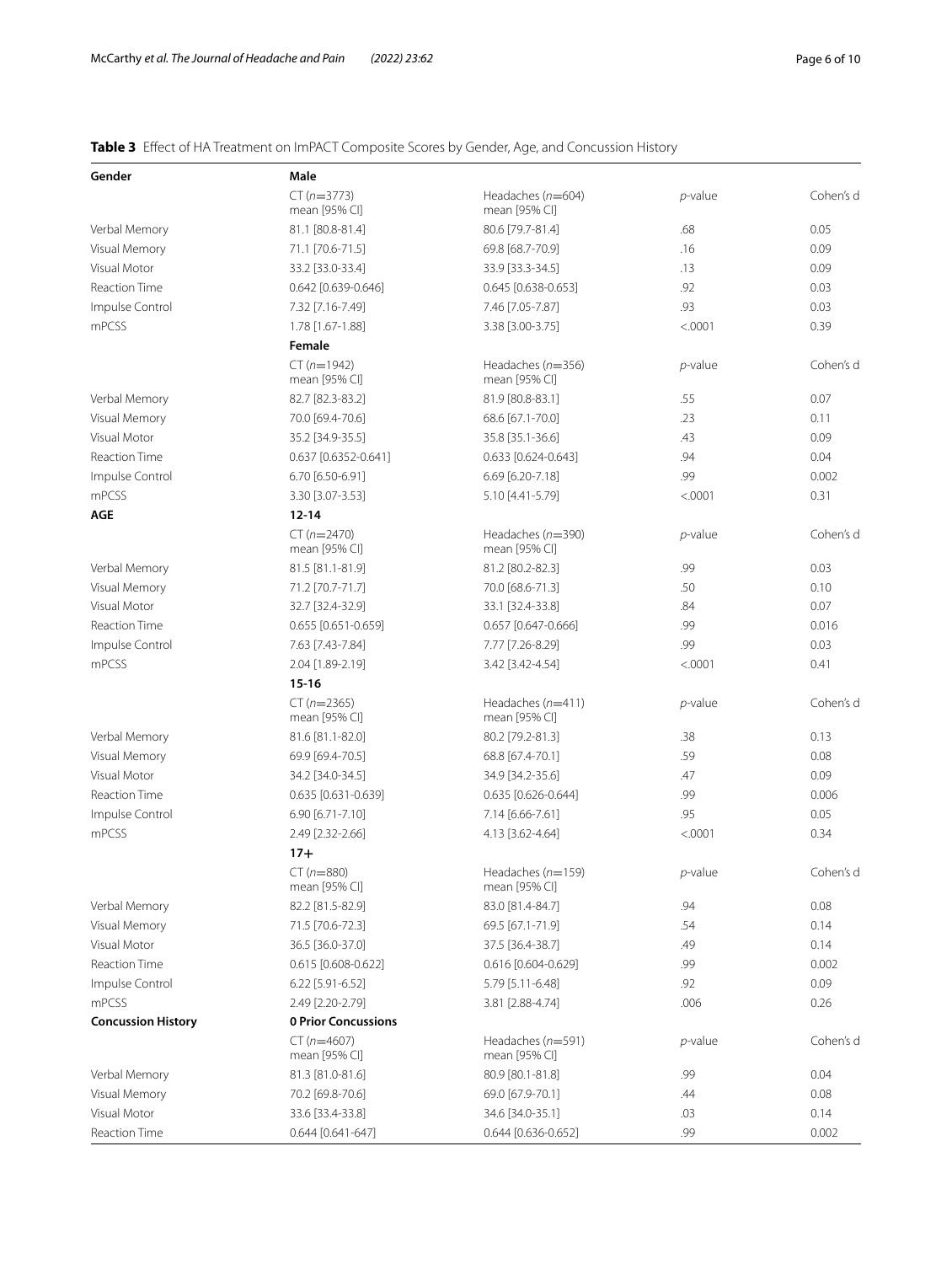## **Table 3** (continued)

| Impulse Control      | 7.07 [6.93-7.21]              | 6.93 [6.54-7.31]                     | .99        | 0.03      |  |  |
|----------------------|-------------------------------|--------------------------------------|------------|-----------|--|--|
| mPCSS                | 2.24 [2.12-2.35]              | 4.38 [3.91-4.84]                     | < .0001    | 0.43      |  |  |
|                      | <b>1 Prior Concussion</b>     |                                      |            |           |  |  |
|                      | $CT (n=746)$<br>mean [95% CI] | Headaches $(n=221)$<br>mean [95% CI] | $p$ -value | Cohen's d |  |  |
| Verbal Memory        | 82.6 [81.9-83.4]              | 80.5 [79.0-82.0]                     | .13        | 0.20      |  |  |
| Visual Memory        | 72.3 [71.3-73.2]              | 69.3 [67.4-71.2]                     | .07        | 0.22      |  |  |
| Visual Motor         | 35.1 [34.6-35.7]              | 34.5 [33.6-35.4]                     | .92        | 0.10      |  |  |
| <b>Reaction Time</b> | 0.625 [0.617-0.632]           | 0.642 [0.631-0.653]                  | .33        | 0.19      |  |  |
| Impulse Control      | 7.29 [6.93-7.65]              | 7.71 [7.01-8.40]                     | .96        | 0.08      |  |  |
| mPCSS                | 2.41 [2.10-2.73]              | 3.23 [2.58-3.89]                     | .20        | 0.18      |  |  |
|                      | <b>2 Prior Concussions</b>    |                                      |            |           |  |  |
|                      | $CT (n=193)$<br>mean [95% CI] | Headaches $(n=77)$<br>mean [95% CI]  | $p$ -value | Cohen's d |  |  |
| Verbal Memory        | 83.8 [82.5-85.2]              | 84.5 [82.3-86.8]                     | .99        | 0.07      |  |  |
| Visual Memory        | 74.5 [72.7-76.2]              | 70.7 [67.9-73.6]                     | .43        | 0.30      |  |  |
| Visual Motor         | 35.5 [34.5-36.5]              | 34.4 [32.7-36.1]                     | .95        | 0.14      |  |  |
| <b>Reaction Time</b> | 0.638 [0.621-0.655]           | 0.634 [0.613-0.655]                  | .99        | 0.04      |  |  |
| Impulse Control      | 7.20 [6.52-7.87]              | 6.53 [5.50-7.57]                     | .98        | 0.14      |  |  |
| mPCSS                | 2.74 [2.06-3.41]              | 4.03 [2.83-5.22]                     | .34        | 0.26      |  |  |
|                      | 3+ Prior Concussions          |                                      |            |           |  |  |
|                      | $CT (n=107)$<br>mean [95% CI] | Headaches $(n=67)$<br>mean [95% CI]  | $p$ -value | Cohen's d |  |  |
| Verbal Memory        | 83.1 [81.2-85.1]              | 80.6 [77.9-83.4]                     | .13        | 0.23      |  |  |
| Visual Memory        | 75.1 [72.4-77.7]              | 70.8 [67.6-74.1]                     | .47        | 0.31      |  |  |
| Visual Motor         | 34.8 [33.2-36.4]              | 35.6 [33.6-37.7]                     | .99        | 0.10      |  |  |
| <b>Reaction Time</b> | 0.614 [0.598-0.629]           | 0.623 [0.602-0.643]                  | .99        | 0.11      |  |  |
| Impulse Control      | 8.06 [6.90-9.23]              | 8.22 [6.77-9.68]                     | .99        | 0.03      |  |  |
| mPCSS                | 2.75 [1.89-3.60]              | 3.73 [2.05-4.69]                     | .98        | 0.12      |  |  |

*CI* Confdence interval

*mPCSS* Modifed Post Concussion Symptom Scale

<span id="page-6-0"></span>**Table 4** Demographics of Subjects with Prior Migraine Treatment vs Treatment for Other Headache Types

|                                   | Migraine $(n=570)$<br>n (%) | Other Headache ( $n=390$ )<br>n (%) | p-value |
|-----------------------------------|-----------------------------|-------------------------------------|---------|
| Age (mean, SD)                    | 15.2(1.7)                   | 14.9(1.5)                           | 0.01    |
| Sex: Female                       | 212 (37.2%)                 | 144 (36.9%)                         | 0.93    |
| Sport: Football                   | 240 (42.1%)                 | 156 (40.0%)                         | 0.52    |
| <b>DLD</b>                        | 25 (4.4%)                   | $12(3.1\%)$                         | 0.30    |
| <b>ADHD</b>                       | 42 (7.4%)                   | 18 (4.6%)                           | 0.08    |
| History of Concussion (2 or more) | 92 (16.1%)                  | 52 (13.3%)                          | 0.23    |
| History of Psychiatric Illness    | 62{10.9%}                   | 27 (6.9%)                           | 0.04    |
| SSRI Use                          | 10 (1.8%)                   | 56(1.5%)                            | 0.80    |
| Stimulant Use                     | 22 (3.9%)                   | $7(1.8\%)$                          | 0.07    |

non-HA groups did not signifcantly difer (75.69 vs. 74.74,  $\rm{d_{baseline}}=0.95)$  [[25](#page-9-23)]. Terry et al. likewise found no diference in baseline performance for children with premorbid migraines compared to controls, including visual memory scores (70.59 vs. 71.19,  $d_{\text{baseline}} = -0.04$ ) [[10\]](#page-9-8). It should be noted that given the extremely low efect sizes of the diferences in Visual Memory scores in the present study, these results may actually be consistent with prior works. Still, additional research is warranted to confrm whether HA individuals perform worse in visual memory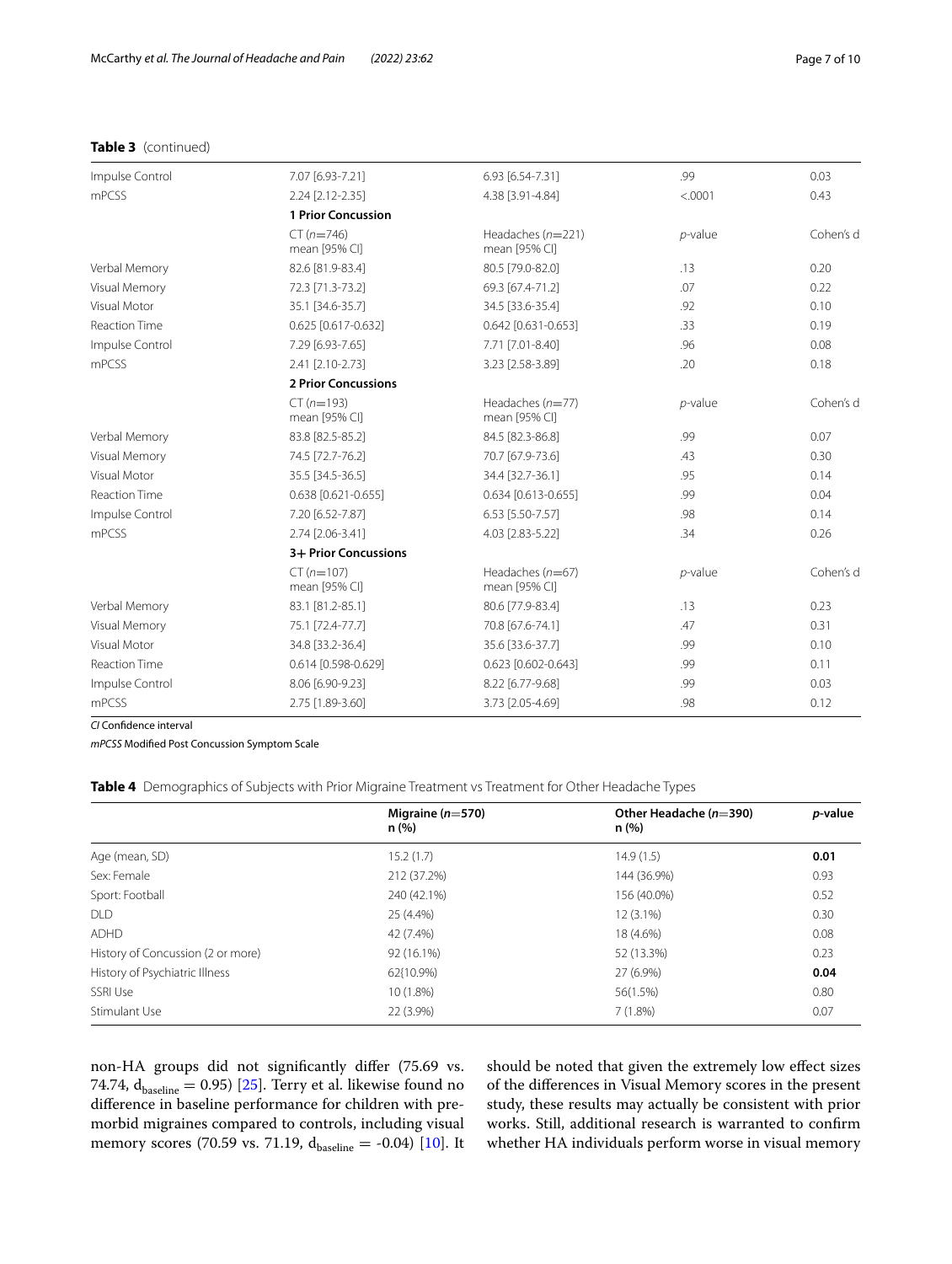<span id="page-7-0"></span>**Table 5** Multivariable Linear Regression Analysis of the Effect of Migraine Treatment versus Treatment of Other Headache Types on Baseline Neurocognitive Function

| UNIVARIATE ANALYSIS           |                  |                      |                 |  |  |
|-------------------------------|------------------|----------------------|-----------------|--|--|
| <b>Composite Score</b>        | Estimate         | 95% CI               | <i>p</i> -value |  |  |
| Modified PCSS                 | $\beta = 0.24$   | -0.47 to 0.95        | 0.51            |  |  |
| Verbal Memory                 | $\beta = 0.31$   | -1.07 to 1.69        | 0.66            |  |  |
| Visual Memory                 | $\beta = 0.60$   | -1.18 to 2.37        | 0.51            |  |  |
| Visual Motor                  | $\beta = 0.77$   | $-0.15$ to $1.68$    | 0.10            |  |  |
| Reaction Time                 | $\beta = -0.011$ | $-0.024$ to $-0.001$ | 0.06            |  |  |
| Impulse Control               | $\beta = -0.24$  | $-0.89$ to $0.40$    | 0.46            |  |  |
| <b>MULTIVARIABLE ANALYSIS</b> |                  |                      |                 |  |  |
| <b>Composite Score</b>        | Estimate         | 95% CI               | p-value         |  |  |
| Modified PCSS                 | $\beta = 0.18$   | $-0.54$ to $0.90$    | 0.62            |  |  |
| Verbal Memory                 | $\beta = 0.04$   | -1.41 to 1.48        | 0.96            |  |  |
| Visual Memory                 | $\beta = 0.56$   | $-1.29$ to 2.42      | 0.55            |  |  |
| Visual Motor                  | $\beta = 0.46$   | -0.46 to 1.37        | 0.97            |  |  |
| <b>Reaction Time</b>          | $\beta = -0.009$ | $-0.021$ to $0.003$  | 0.14            |  |  |
| Impulse Control               | $β = -0.08$      | -0.75 to 0.58        | 0.80            |  |  |

or comparably to their non-HA counterparts. Notably, visual memory scores were consistently lower in the HA group even when subdivided into categories based on prior concussion history. Individuals with HA performed worse on this section regardless of whether they had sustained no, one, two, or three concussions. This finding suggests that decreased visual memory may be the common variable associated with HA. In other words, poorer performance on visual memory tasks as measured via ImPACT appears to be more signifcantly related to headache etiology than to the concussion itself.

#### **Visual motor speed**

In contrast, visual motor speed scores were higher in the HA group, a surprising trend that has not been widely reported in the literature. In fact, Cottle et al. found that visual motor speed scores were lower in those treated for migraines  $(p=0.015)$ , which directly conflicts with our results [[23\]](#page-9-21). Mihalik et al. observed a similar pattern, albeit statistically insignificant ( $p = .054$ ), of reduced visual motor speed scores in HA individuals [\[25](#page-9-23)]. Terry et al. did not fnd any signifcant diferences in visual motor speed scores between migraine and control groups  $(p = .06)$  [[10](#page-9-8)]. Although the low effect size of our result could signal a lack of clinical relevance and thus be consistent with prior reports, one other potential explanation for our disparate fnding is that stimulant use was higher in our HA group. The use of stimulants, which was more prevalent in HA individuals, may have improved their visual motor speed performance on baseline ImPACT testing.

Although the use of stimulants has not been well studied in patients with a history of headaches, there has been some literature published on those with other clinical profles, including ADHD [[26\]](#page-9-24). Gardner et al. found that young athletes with ADHD and stimulant treatment had higher visual motor speed scores at baseline than those without any such treatment [\[27](#page-9-25)]. Even in healthy participants without any such disorders, stimulant use has been shown to improve visual processing speed, leading to increased visual motor speed scores on ImPACT testing  $[28]$  $[28]$ . Thus, there are emerging signs that stimulants may alter neurocognitive performance on ImPACT, at least in certain cohorts, which may be a confounder for our fndings. Future studies will concentrate on HA individuals and will more closely examine the potential efects of stimulant use on baseline results in this patient population.

## **Verbal memory, reaction time, & impulse control**

We did not detect any statistically signifcant diferences in verbal memory scores, reaction time, or impulse control in our univariate or multivariable analyses, in line with fndings from previous studies [\[23](#page-9-21)[–25\]](#page-9-23). Hence, at least based on current evidence, HA individuals do not seem to perform diferently than their non-HA counterparts in these areas on baseline ImPACT testing. That said, research on this patient population is still largely in this infancy, and so further exploration is needed to confrm that headache history does not have a meaningful infuence on any of these three domains.

## **Migraine versus other headache types**

This is the first study we are aware of that directly compared baseline performance between those who reported a history of migraine specifcally versus those who report a history of unspecifed headache. After controlling for appropriate covariates, we found no signifcant diference between the groups. This work requires future corroboration, but provides confdence that, despite diferences in pathogenesis between migraine and other types of headaches, the primary analyses in this project were not unduly afected by combining subjects reporting prior treatment for migraine and those reporting prior treatment for non-specifc headache.

## **Limitations**

Our study involved a retrospective cross-sectional methodology, as have most other studies that have assessed diferent groups of adolescent athletes with baseline ImPACT testing. In order to attain a more comprehensive sense of baseline neurocognitive functions and how they might evolve, incorporating longitudinal schemes would be valuable. Very few have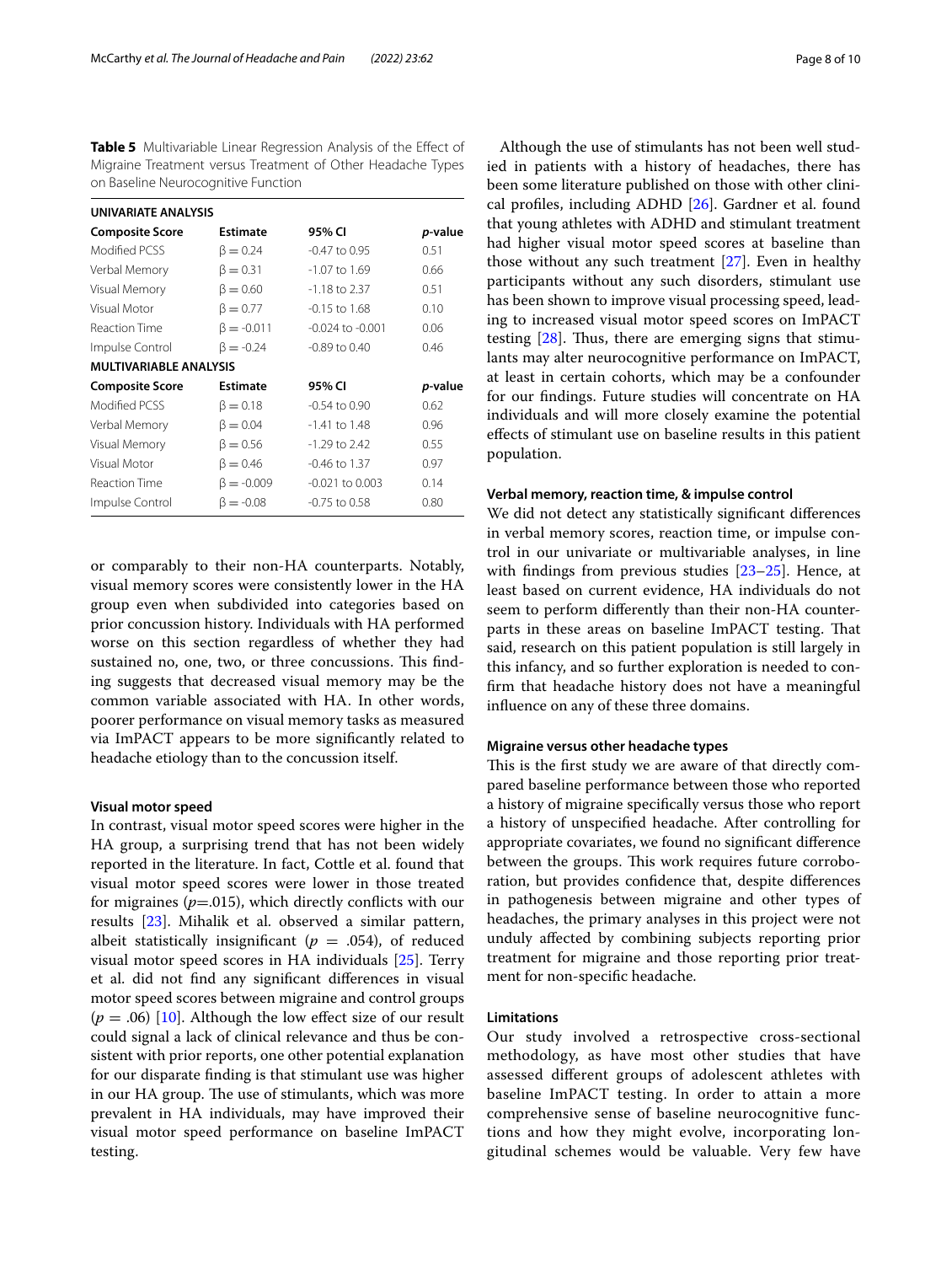explored this avenue of investigation. However, one recent study evaluated the test-retest reliability of memory and speed of ImPACT over the course of two years across several diferent groups, including one with a history of treatment for headache/migraine [[29\]](#page-9-27). These findings demonstrate the feasibility and utility of conducting baseline testing at multiple time points, especially in individuals with HA and other premorbid conditions. Future studies should strive to monitor baseline performance by building in more of these longitudinal designs. Additionally, prospective investigations should explore variations in diferent areas the HA group might have in the absence of ImPACT with new modalities such as eye tracking technology.

Utilizing other test batteries that more thoroughly assess neurocognitive and neuropsychological functions might also be worthwhile, helping to clarify whether HA results in deficits not visible on a short, computerized test such as ImPACT. Even though our fndings increase confdence in evaluations of individuals with head injury, variations of responses are common, and other methods of assessment should be considered before making a diagnosis or treatment. Conducting additional studies, including ones that involve magnetic resonance imaging (MRI) or even functional magnetic resonance imaging (fMRI), would also help to correlate results observed here with specifc imaging fndings. fMRI has been used to probe the structural basis for conditions such as migraine, which is known to cause sensory hypersensitivities, pain, and other debilitating neurological complaints [[30–](#page-9-28)[32\]](#page-9-29). However, neither MRI nor fMRI has been used extensively in studies on adolescent athletes with this pathology or other types of headaches. These brain imaging modalities could help to uncover the anatomical and functional foundations for neurocognitive diferences registered on tests such as ImPACT.

The higher prevalence of stimulant use in our HA group may have also skewed our data, leading to higher visual motor speed scores. Clarifying the role of stimulants with future work will help to address this concern. Additionally, for those subjects reporting non-migraine 'headaches', we do not know what type of headache they experienced. Other potential shortcomings of our study include the fact that we did not incorporate independent validity or efort indicators apart from those in ImPACT. We were also unable to validate certain self-reported information, including SSRI use and history of previous concussion. However, there is growing evidence that adolescent athletes report clinical details such as concussion history with a high degree of reliability, making this feature of our study slightly less objectionable [\[33](#page-9-30)]. Finally, we were not able to address the possibility that the certain subjects may have taken previous ImPACT tests prior to this study, which could have contributed to baseline diferences observed.

## **Conclusion**

The results from this study suggest that prior treatment for headache or migraine afects baseline performance on ImPACT. HA was associated with greater mPCSS, lower visual memory scores, and higher visual motor speed scores. HA had a negative efect on visual memory but a positive infuence on visual motor scores, which may be a function of the increased stimulant use observed in this group. Knowledge of these baseline diferences in individuals with headache histories may help to guide patient care both pre- and post-concussions. Given the low efect sizes of results, further work is necessary to confrm the clinical relevance of these fndings.

#### **Abbreviations**

ADHD: Attention deficit and hyperactivity disorder: CT: Control: DLD: Diagnosed learning disability; HA: Headache and/or migraine; ImPACT: Immediate Postconcussion Assessment and Cognitive Testing; mPCSS: Modifed PCSS; SRC: Sports-related concussions; SSRI: Selective serotonin reuptake inhibitor.

#### **Supplementary Information**

The online version contains supplementary material available at [https://doi.](https://doi.org/10.1186/s10194-022-01432-w) [org/10.1186/s10194-022-01432-w.](https://doi.org/10.1186/s10194-022-01432-w)

<span id="page-8-0"></span>**Additional fle 1: Table S1.** Factor Analysis of Symptoms.

#### **Acknowledgements**

Not applicable.

#### **Authors' contributions**

Category 1: a. Conception and design. Lily McCarthy; Theodore Hannah; Adam Y. Li; Alex Gometz; Mark R. Lovell; Tanvir F. Choudhri. b. Acquisition of data. Theodore Hannah; Adam Y. Li; Mark R. Lovell; Tanvir F. Choudhri. c. Analysis and interpretation of data. Lily McCarthy; Theodore Hannah; Adam Y. Li; Alexander J. Schupper; Eugene Hrabarchuk; Roshini Kalagara; Muhammad Ali; Alex Gometz; Mark R. Lovell; Tanvir F. Choudhri. Category 2: a. Drafting the manuscript. Lily McCarthy; Theodore Hannah. b. Revising it for intellectual content. Lily McCarthy; Theodore Hannah; Adam Y. Li; Alexander J. Schupper; Eugene Hrabarchuk; Roshini Kalagara; Muhammad Ali; Alex Gometz; Mark R. Lovell; Tanvir F. Choudhri. Category 3: a. Final approval of the completed manuscript. Lily McCarthy; Theodore Hannah; Adam Y. Li; Alexander J. Schupper; Eugene Hrabarchuk; Roshini Kalagara; Muhammad Ali; Alex Gometz; Mark R. Lovell; Tanvir F. Choudhri.

#### **Authors' information**

Not applicable.

# **Funding**

Not applicable.

#### **Availability of data and materials**

The dataset(s) supporting the conclusions of this article will be available upon request.